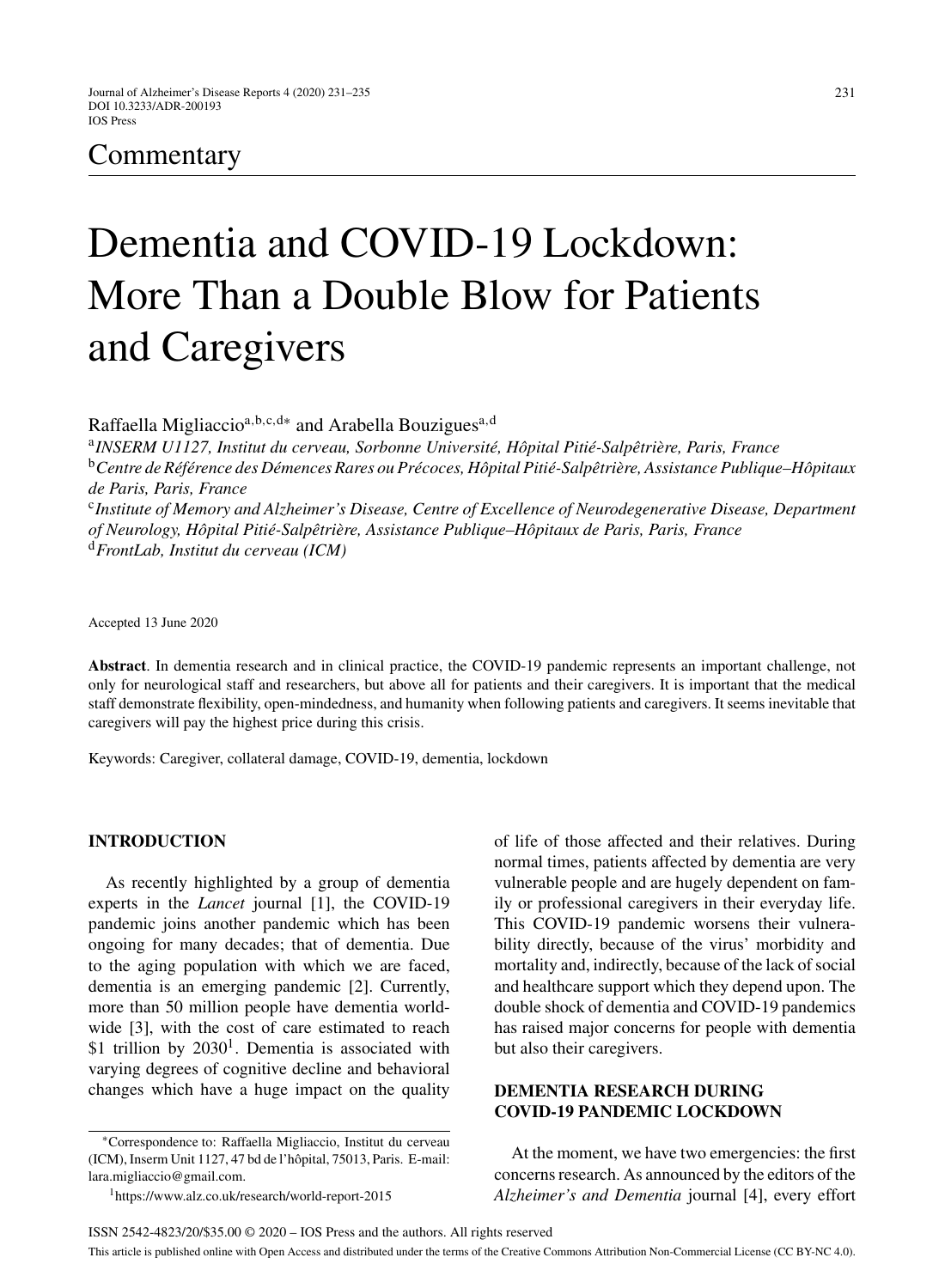must be made at this time to keep ongoing experimental protocols running, especially those with a therapeutic objective. It takes a very long time to obtain results within clinical research and stopping trials now would be a serious error. The dementia pandemic cannot wait for the COVID-19 pandemic to end for two reasons. Firstly, patients often have to wait a long time before they are included in a clinical trial or research protocol. Secondly, many patients, especially those affected by early dementia, often present rapid cognitive decline. Thus, the present situation represents a "loss of opportunity" for patients. Moreover, for some types of research, those which focus on rare dementias for instance, this will lead to a reduced sample of patients included and have consequences on the quality of the work. As researchers, we believe that the scientific community must establish a real worldwide network of collaborations to find solutions for these issues. The experience of COVID-19 is teaching us that working all together is possible, putting aside one's academic interests because the survival of our society is at stake today. These same attitudes should therefore also be adopted in our fight against dementia.

# **DEMENTIA CARE DURING COVID-19 PANDEMIC LOCKDOWN**

#### *Response from healthcare professionals*

The second emergency concerns the care provided to dementia patients, in the broadest sense of the term. Amidst the COVID-19 crisis, healthcare professionals have found themselves catapulted into a new reality which has required fast adaptations because of the high risk of contagion in their workplace. Thus, neurologists have been obliged to move from the classic outpatient visit to telemedicine, often in the absence of suitable facilities [5], to cancel all hospitalizations considered as non-urgent, even those which would provide a diagnosis for patients who have been waiting for months, and finally to reconvert from our usual activity to help our colleagues at the forefront of the COVID-19 pandemic. More importantly, during our patients' appointments, we must not only deal with the problems related to dementia, but we must also cope with this new and unexpected scenario and its consequences.

Moreover, it is not just the patient assessment which has been forced to adapt to the new circumstances, but all aspects within healthcare. For example, disinfecting the workplace environment,

which can be rather straightforward in a consultation room, becomes more complicated, for example, in places used for diagnostic procedures (biopsies, MRI, etc.). Also, nervous system autopsies can be highly impacted by the virus. Interestingly, to contain the infection risk, specific operating protocols for safe autopsy practice have been issued [6].

The global procedures currently adopted by the entire healthcare world to face this risk of contagion are highly time-consuming. During these times, all the medical workforce, including those within neurology, must demonstrate great flexibility, openmindedness and profound humanity.

# *Response from dementia patients and caregivers*

Moreover, this crisis is making patients and caregivers even more disoriented than their existing condition already makes them. Many patients live with their partner, who is their primary caregiver. Dementia already isolated them to a certain extent, and with varying degrees, from their family and friends, but now they are physically confined to their home. This situation can come after waiting for months for a suitable therapist for cognitive rehabilitation, for appointments with physicians, and for a place in a dementia care unit which will stimulate patients and give their families a break. Suddenly, it has been announced that all the daily activities which they struggled to set up could no longer take place. This huge modification in everyday life, associated with the inability of dementia patients to manage the present situation, makes these current times hugely demanding for patients and their families. Moreover, caregivers are frustrated by the time and effort which they may have lost, worried that this will setback their loved ones' progress, whilst also living in a very trying context themselves.

The amnestic patients I (R.M.) have been interviewing do not remember the existence of a virus that keeps them confined to their home. The conversation often takes place similarly to this one with Mrs. P:

"Good morning Mrs. P, how do you feel today?"

"Well, doctor, thank you."

"Aren't you rather annoyed by the current situation? By the fact that you can't go out?"

"... what situation? I don't understand."

"Have you heard of the coronavirus?"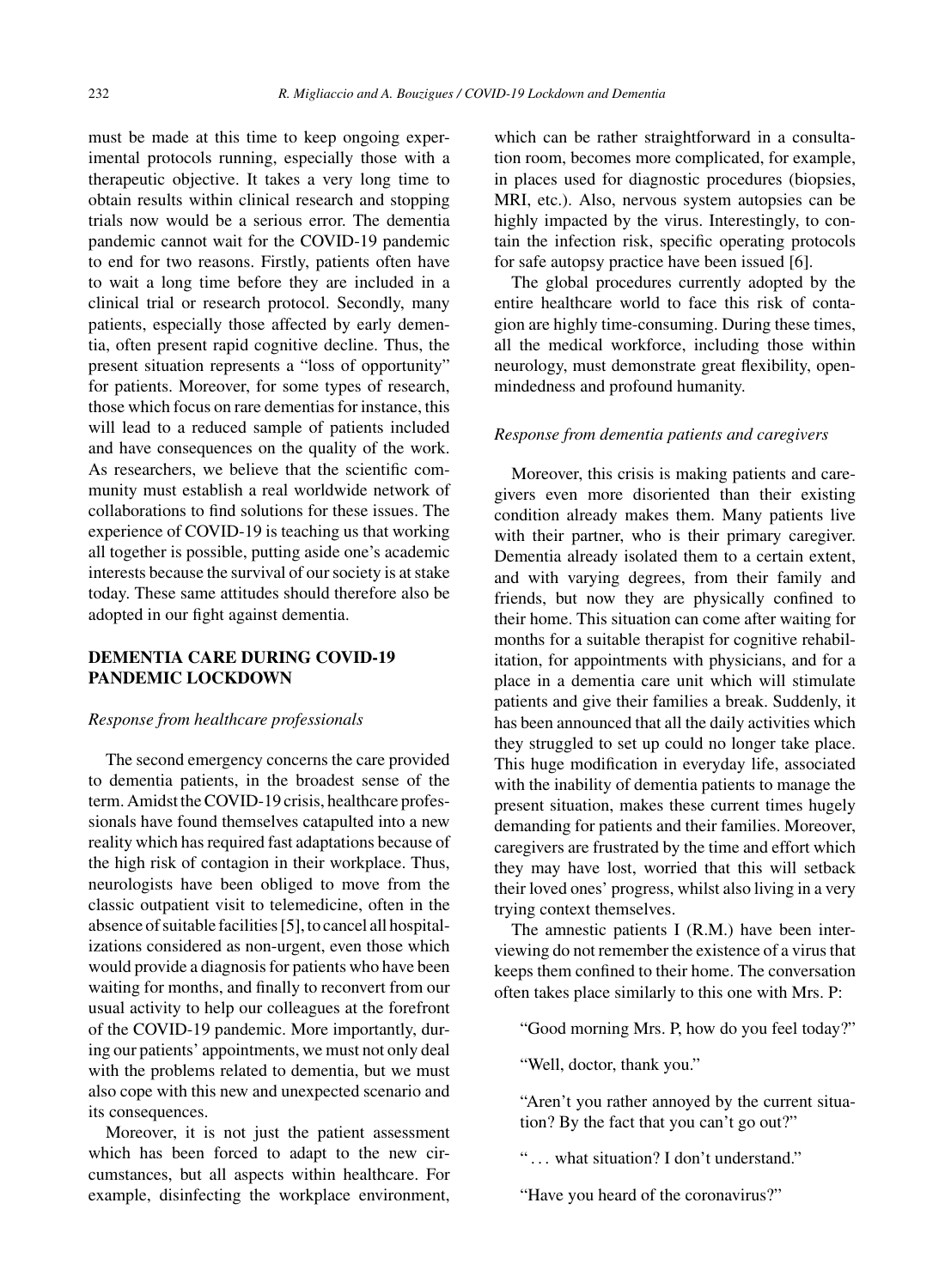In a small percentage of cases the word "coronavirus" rapidly evokes a memory, which after a few minutes will probably disappear again. In most cases, patients have confused ideas ranging from "not knowing/not remembering" to "confabulating interpretations". Mrs. P replied to my question saying: "I don't understand"; and after I explained the meaning of my question, she said: "I don't know, I let my husband deal with this, I don't care".

Another patient told me he believed there was a war outside that prevented him from going out. More generally, many of them have difficulties remembering safeguard procedures, such as washing their hands frequently or wearing masks when needed, or understanding the public health information issued to them.

In dementia patients with behavioral problems who struggle to follow the rules, abiding to the regulation of not leaving the house, or avoiding close contact with the people they meet is exceedingly difficult. I recently handled the case of a patient suffering from a frontotemporal dementia and in complete denial of the COVID-19 pandemic. He continued to go out every day: at least three hours in the morning for shopping, and three hours in the afternoon for walking. His wife was panicking and asked me how she could dissuade him from doing so. She had tried to explain the situation to him but the patient had replied: "It is not true! Nothing of this is happening! You just say it because you don't want to let me out of the house!". She tried to convince him to stay at home by organizing interesting activities, but this just caused increased agitation and agressiveness. In order to ensure a rapid control of this situation, I decided to prescribe small doses of antipsychotics. In the meantime, I proposed a compromise; his wife could let him go out, which would also help him learn to respect safeguard procedures (such as wearing a mask when outside, washing his hands often, leaving his shoes outside of the flat, and changing clothes every time he came back from outside), while she waited for the drug to take effect. After starting the treatment, we communicated on the phone every two days. In less than a week, the patient was less agitated and more conciliatory. During our last conversation, the patient had agreed not to go out and spend time at home doing recreational/social activities, like, for example, writing to family and friends to ask for news. For this type of patients, ignoring the warnings and sufficient self-quarantine measures could expose them and their caregivers to higher chances of infection. The neurologist's intervention is therefore

key in protecting, not only the patient, but also the caregiver.

#### *Dementia patients in nursing homes*

During the COVID-19 pandemic, individuals with dementia living in nursing homes show several additional problems. Firstly, physical distancing is impossible because of their dependence on healthcare workers. Moreover, as we have observed across the world, personal protective equipment has often been rationed for confirmed or suspected cases of COVID-19, or even unavailable, especially at the beginning of the pandemic [7]. Thus, contagion and fatality rates have been very high in nursing homes. The significant spread of the virus in nursing homes appeared in France as early as the end of February. Some of my (R.M.) patients died very rapidly due to problems that, only today, can be attributed to COVID-19 (acute respiratory syndrome associated with thrombo-embolic phenomena). Due to their vulnerability and this high contagion rate, the number of patients deceased in nursing homes represent a very high proportion in many countries across the world. In the US, for example, the case fatality rate reached 34 among 101 affected residents within a nursing home in Washington state [8].

This has led to a strong fear of contagion among healthcare workers, and has increased patient isolation. I witnessed an example of this during lockdown, when I wished to talk by video call to one of my patients suffering from dementia with Levy bodies, with a mild cognitive deficit, and living in a nursing home. When I finally managed to talk with one of the nurses from the facility, I learned that the patient had got coronavirus SARS-CoV-2. For this reason, the nurse categorically refused to let me speak to him because this implied her entering his room.

In the short term, we must find a way to reduce the spreading of the infection. New care models should be adopted within these communal living environments. This could involve reducing the number of patients per care unit and the number of healthcare professionals per patient, as well as the implementation of technology to maintain contact with the outside world.

In the long term, in view of our knowledge concerning the impacts of environmental, lifestyle, and psycho affective factors on patients with dementia, we should aim to translate this to programs focused on improving their global living conditions. For instance, tailoring the environment to patients in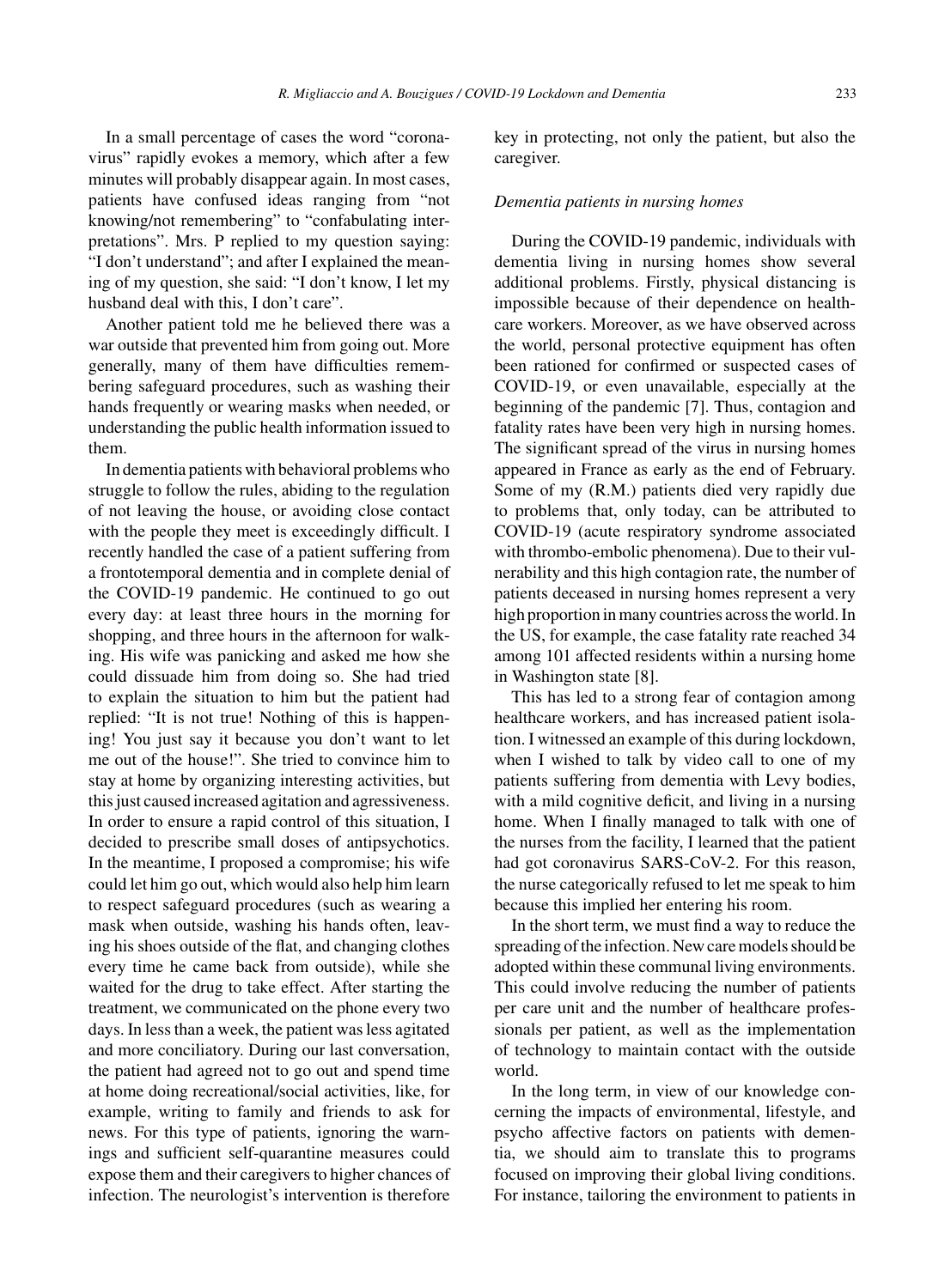order to reduce their stress and anxiety levels by taking into account specific psycho affective and lifestyle aspects.

## *The place of caregivers and their health*

Several dementia-related societies have given general advice for dementia care giving during the COVID-19 pandemic.<sup>2</sup> They highlight the importance of, for example, identifying early signs of infection and other diseases in dementia patients, remembering important hygiene practices from one day to the next, thinking ahead and making alternative plans for the person with dementia should adult day care, respite, or other organized events be modified or cancelled in response to COVID-19 or in the situation that the primary caregiver becomes sick. All this advice is centered on the dementia patient. Except for a few scattered sentences, there is no mention of the caregiver's health, and even these are limited to advising on how to prevent becoming overwhelmed by anxiety or panic. Like everyone in this moment, the caregiver has to change their lifestyle, but in this specific case, a dementia caregiver becomes a therapist, a nurse, a rehabilitator, and often without any form of compensation, be it financial or even respite. With all these responsibilities and such immense burden, caregivers are at risk of forgetting about their own health.

There are various measures which can preserve caregivers' health. First of all, caregivers need psychological support, to help them identify and manage their emotions, especially anxiety and anger. Secondly, they need to deal with social isolation by learning to connect with the rest of their family and friends in new ways (frequent phone calls, but also video calls, etc.). It is well known that social isolation among older adults is a "serious public health concern" because of their increased risk of cardiovascular, autoimmune, neuro cognitive, and mental health problems [9]. "Self-isolation will disproportionately affect elderly individuals whose only social contact is out of the home, such as at daycare venues, community centres, and places of worship. Those who do not have close family or friends, and rely on the support of voluntary services or social care, could be placed at additional risk, along with those who are already lonely, isolated, or secluded" [10]. Finally, caregivers' physical health must also be supported. By talking to them, I have come to realize how hard it is. Neurologists and all medical staff must remind caregivers that all their own medical consultations for cancer, cardiologic problems or other serious illnesses should not be delayed as these could become fatal if not addressed in time. In this context of dementia, COVID-19 pandemic lockdown, and social isolation, one of my patients' wife died during her sleep. She had heart problems that needed to be addressed, but as she was at home alone with her husband who suffers from dementia, she was overwhelmed and didn't take appropriate measures for her own health. French authorities<sup>3</sup> alerted about the risk of very serious collateral damage, because "in the context of COVID-19 pandemic, patients no longer consult their medical doctors for other reasons than for COVID-19", and they strongly suggest that the fear of contamination by the virus linked with COVID-19 should not prevent recourse to treatment, in particular for patients suffering from pathologies requiring regular monitoring or for children.

# **CONCLUSIONS**

At the end of this pandemic, the damage for dementia patients and their primary caregivers could be immense, not only because of the number of deaths related to the virus (especially those in nursing homes), but also considering the "collateral" damage due to a faster evolution of demented patients who are less supported and stimulated and who are not seeking treatment for other physical and psychological problems which they or their caregiver may require. This collateral damage can be prevented to a certain extent, if the appropriate advice and help is given to individuals who face the difficulties of dealing with dementia in this unprecedented time.

## **ACKNOWLEDGMENTS**

Raffaella Migliaccio thanks all her colleagues (especially Isabelle Le Ber and Roberto Arienzo),

<sup>2</sup>For example: Alzheimer Europe at [https://www.alzheimer](https://www.alzheimer-europe.org/Living-with-dementia/COVID-19)[europe.org/Living-with-dementia/COVID-19;](https://www.alzheimer-europe.org/Living-with-dementia/COVID-19) Alzheimer Association at [https://www.alz.org/help-support/caregiving/coronavirus-](https://www.alz.org/help-support/caregiving/coronavirus-(covid-19)-tips-for-dementia-care) (covid-19)-tips-for-dementia-care; Alzheimer's Society at [https://](https://www.alzheimers.org.uk/get-support/coronavirus-covid-19) [www.alzheimers.org.uk/get-support/coronavirus-covid-19;](https://www.alzheimers.org.uk/get-support/coronavirus-covid-19) the association for frontotemporal degeneration at [https://www.](https://www.theaftd.org/living-with-ftd/covid-19-and-ftd/) [theaftd.org/living-with-ftd/covid-19-and-ftd/](https://www.theaftd.org/living-with-ftd/covid-19-and-ftd/)

 $3A$ gence régional de Santé at [https://www.iledefrance.ars.](https://www.iledefrance.ars.sante.fr/continuite-des-soins-pendant-la-periode-epidemique-covid-19) [sante.fr/continuite-des-soins-pendant-la-periode-epidemique](https://www.iledefrance.ars.sante.fr/continuite-des-soins-pendant-la-periode-epidemique-covid-19)[covid-19](https://www.iledefrance.ars.sante.fr/continuite-des-soins-pendant-la-periode-epidemique-covid-19); Haute Autorité de Santé at [https://www.has-sante.](https://www.has-sante.fr/jcms/p_3168634/fr/assurer-la-continuite-de-la-prise-en-charge-des-personnes-atteintes-de-maladies-chroniques-somatiques-pendant-la-periode-de-confinement-en-ville) fr/jcms/p [3168634/fr/assurer-la-continuite-de-la-prise-en-charge](https://www.has-sante.fr/jcms/p_3168634/fr/assurer-la-continuite-de-la-prise-en-charge-des-personnes-atteintes-de-maladies-chroniques-somatiques-pendant-la-periode-de-confinement-en-ville)des-personnes-atteintes-de-maladies-chroniques-somatiquespendant-la-periode-de-confinement-en-ville